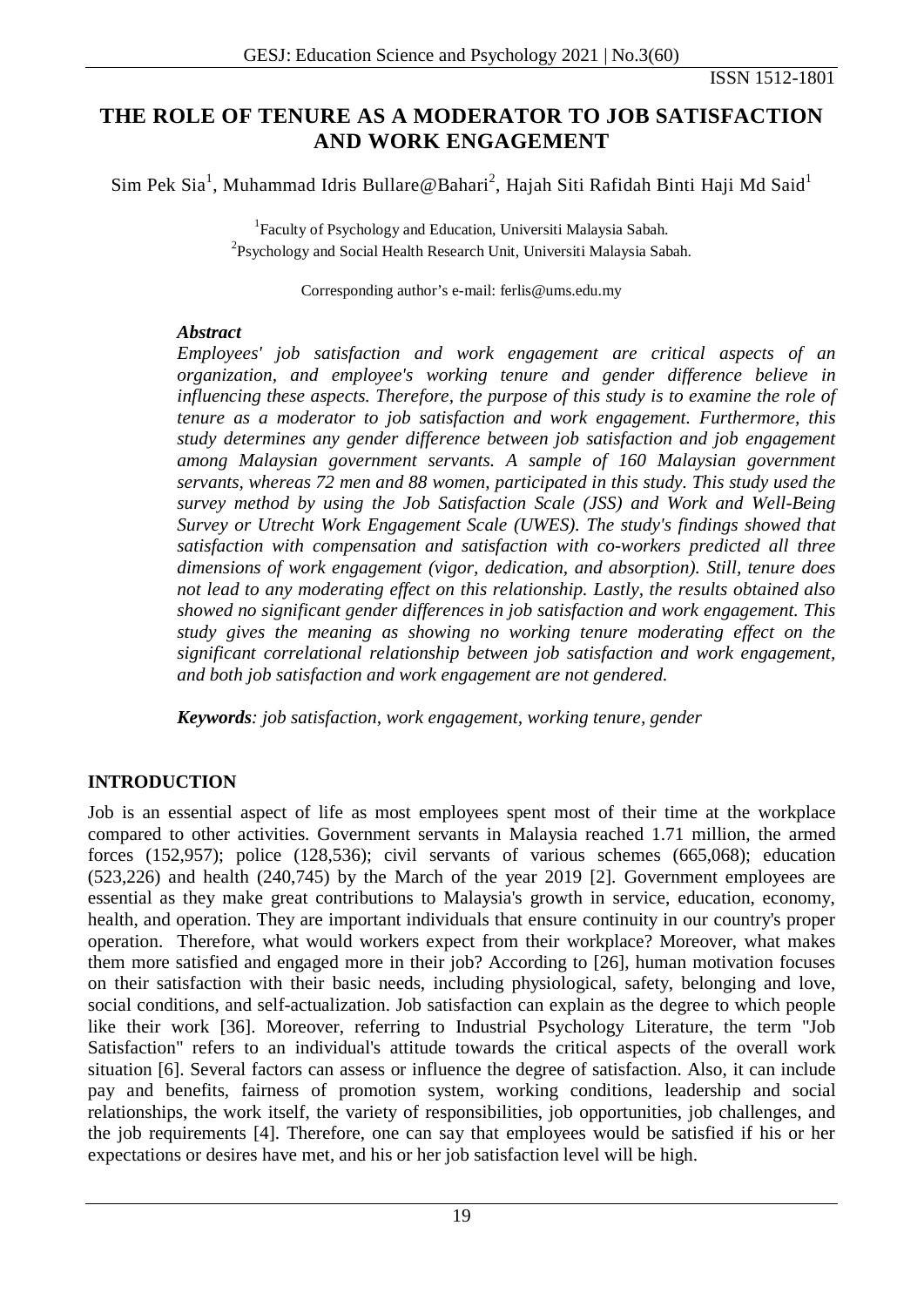Job engagement defines as an employee's commitment, whether psychological or emotional bonding and the emphasis of their work on long-term goals [28]. What drives employee engagement in employees? Past researchers identified many drivers of employee engagement that affected their performance and well-being at work [10]. Few factors such as adaptability, talent development, communication, leadership are highlight as critical drivers of engagement. To date, many studies and research conducted between job satisfaction and different variables such as job performance, job burnout, family life satisfaction, job stress with other demographic factors. However, only a few researchers research on related to this topic between job satisfaction and work engagement. Studies by [27] and [5] examined the relationship between job satisfaction and employee engagement but the dimensions used to explore the variable differ from this study. Very few researchers did explore the relationship between the four aspects of job satisfaction and the three aspects of job engagement, such as in this study. The employees' organizational tenure might also be linked to their job satisfaction and work engagement. Managerial tenure does find to have a significant relationship with job satisfaction [19]. Long tenure employees may have a sense of loyalty to their employer and have high levels of job satisfaction and work engagement and vice versa. However, minimal research has made to see the relationship between work engagement and tenure.

Gender, as in any other network of divisions, such as class and race, occurs in mutually reinforcing contexts such as: "Resource distributions in societies, organizational systems and job habits in organizations, classification of roles in households, the pattern of contact between people and the meanings and identities of person." [15]. Therefore, men and women have multiple values and ideals deriving from their culture [1]. As the definition earlier, organizations' processes, practices, and interactions may differ for women and men. Men and women may carry out different tasks and meet different expectations and interactions due to gender differences. Men are normally more valued as compared to women in organizations. Hence, job satisfaction and work engagement in government servants might be different due to their gender constructs. Overall, there are also numerous studies with either job satisfaction variable or job engagement variable, but there are minimal studies that examine the role of tenure as a moderator to job satisfaction and work engagement. In past studies, gender also being evaluated with either job satisfaction or job engagement. However, there are still some gaps in the evaluation of both job satisfaction and work engagement. This study gives the meaning as the main purposes in this study are to examine tenure as a moderator to job satisfaction and work engagement and determine any gender difference between job satisfaction and job engagement among Malaysian government servants.

## **HYPOTHESIS**

By using an alternative hypothesis, the researcher hypothesized that:

- $H_1 =$  There is a facet of job satisfaction that can predict a facet of work engagement.
- $H_2$  = Tenure will moderate the relationship between job satisfaction and facet of work engagement among Malaysian government servants.
- $H_3 =$  There are significant gender differences in job satisfaction.
- $H_4 =$  There are significant gender differences in work engagement.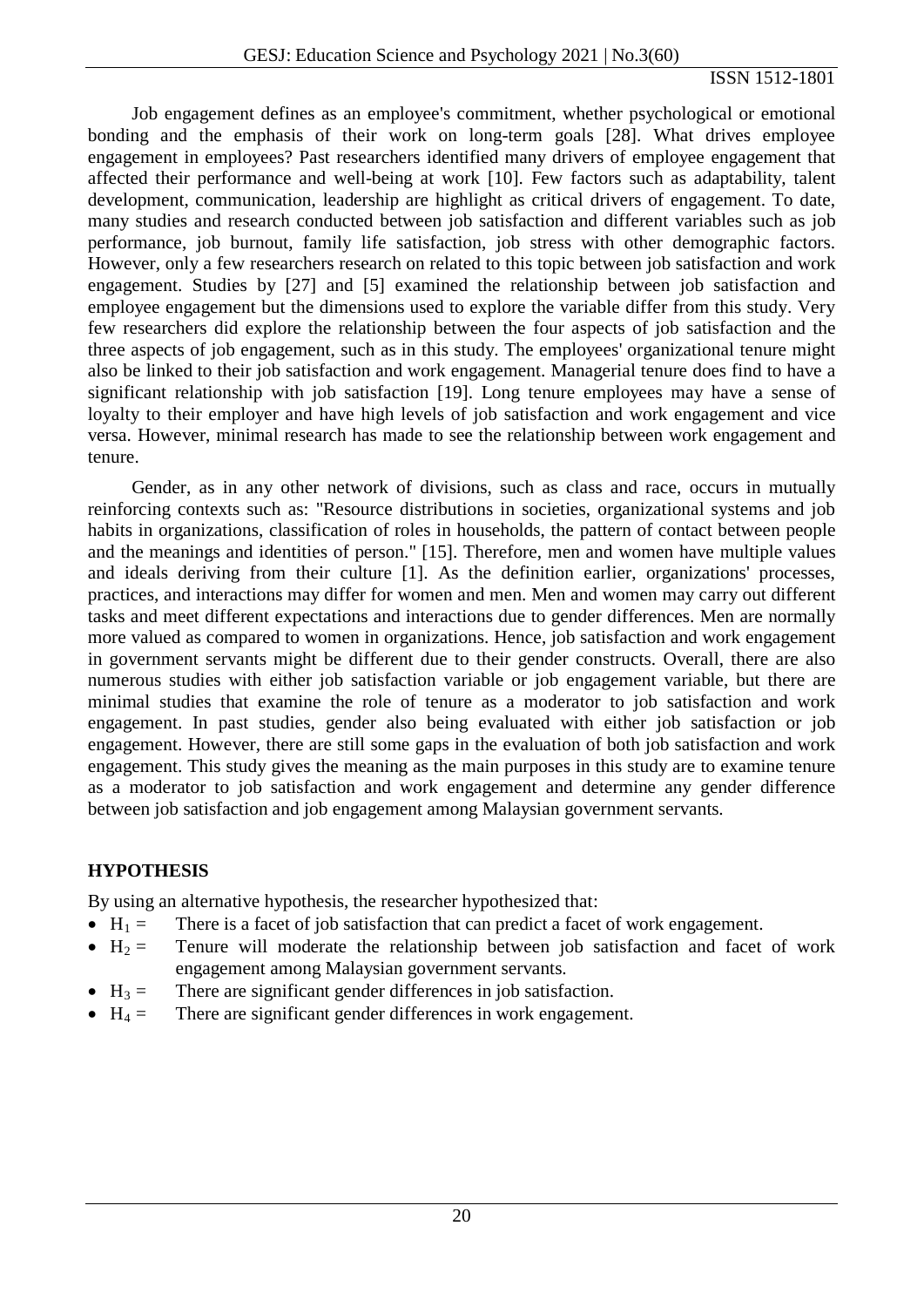## **METHODOLOGY**

#### *a)Research Design*

This study is conducting in the form of quantitative design. The data collect through the random distribution of self-report online questionnaires (google form) among Malaysian government servants. Simple random sampling is used in this study because it increases the chance and is equally selecting like anyone else [22]. The advantages of this sampling are that the results can be generalized to a larger population and perform statistical analysis [22]. Also, this method will be the fastest and easiest way to collect the data from the respondents.

### *b)Location*

The location of this study is the Federation Malaysia that comprises of 13 states and three federal territories. The 13 states are Selangor, Kedah, Perak, Perlis, Pulau Pinang (Penang), Negeri Sembilan, Kelantan, Pahang, Terengganu, Melaka, Johor, Sabah, and Sarawak. The three federal territories include Kuala Lumpur, Putrajaya, and Labuan.

#### *c)Instruments*

The questionnaire used in this study consists of four parts that are Part A (Demographic Information), Part B (Working Tenure), Part C (Job Satisfaction Scale), and Part D (Work and Well-Being /Utrecht Work Engagement Scale). The questionnaires are all bilingual, which are in Bahasa English and Bahasa Malaysia translation.

#### *d)Research Procedure*

First, the research procedure starts with determining a title for the study and translation of the instrument from the English language to Malay language to have a bilingual version instrument for respondents to have a better understanding of the questions asked. In the questionnaire, the Inform Consent includes ensuring all respondents are participating voluntarily in this study. Then, the researcher conducted the study by distributing the self-report questionnaire (Google Form) through WhatsApp to respondents. The instructions for each part of the questionnaire are briefly explaining in each section of the questionnaire. Lastly, the following processes will be data screening, analyzing and, interpreting.

#### *e)Data Analysis*

The data were analyzed by using IBM Statistic SPSS Version 25.0. Both descriptive and inference statistics do use to test the hypothesis of this study. In this study, the researcher tested  $H_1$  and  $H_2$ using hierarchical moderated regression and used an independent  $T$ -test for  $H_3$  and  $H_4$ .

#### **RESULTS**

#### *a) Socio-Demographic*

Among 160 respondents who participated in this study, 72 (45%) are male, and 88 are female (55%). In the age range, the respondents' maximum age is 60 years old, and the minimum age of the respondents is 21 years old. Besides that, respondents were dividing into four types of age groups. There are 36 respondents with age 21-30 years old (22.5%), 59 respondents with age 31-40 years old (36.9%), 46 respondents with the age 41-50 years old (28.8%), and 19 respondents with age 51-60 years old (11.9%). For the religion, majorities of the respondents are Muslim (N=107). followed by Christian (N=36), Buddhist (N=11), and Hindu (N=6). For the ethnicity aspect, 90 respondents (56.3%) are Malay, followed by 28 respondents (17.5%) who are Sabah Native, 25 respondents (15.6%) who are Chinese, ten respondents (6.3%) who are Sarawak Native, five respondents (3.1%) who are Indian, one Bugis respondent (0.65%) and one Myanmar respondent  $(0.65\%)$ .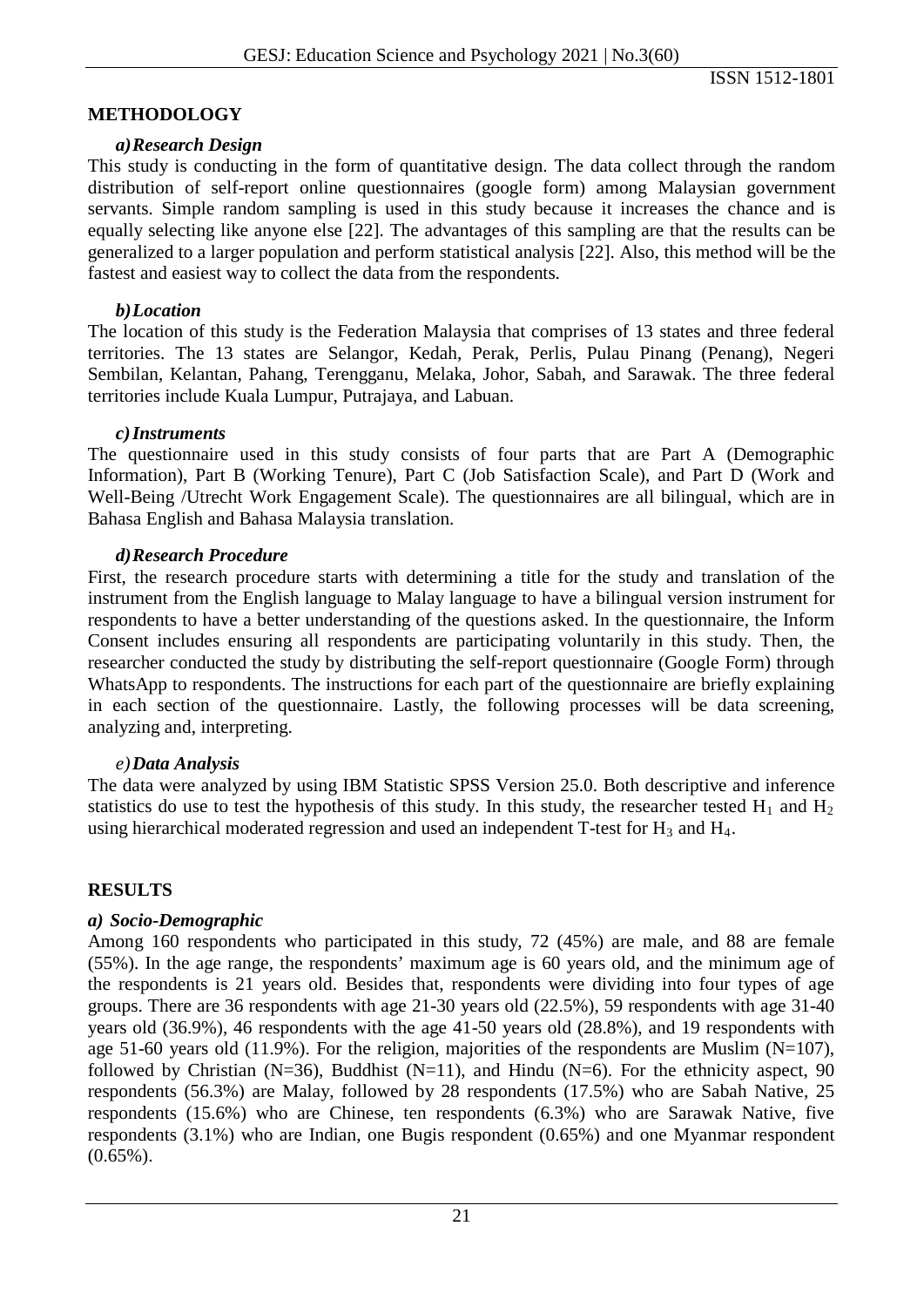This study found that 120 respondents (63.7%) are married. Then, 55 respondents (34.4%) are single, two respondents (1.3%) are divorced, and one respondent (0.6%) is widowed. As for the respondent's education level, majorities of the respondents achieved bachelor's degree (N= 83), followed by master's degree (N=33), Diploma (N= 24), Malaysian Certificate of Education (SPM)  $(N= 8)$ , Doctorate  $(N=7)$ , Malaysian Higher School Certificate (STPM)  $(N=4)$  and Matriculation  $(N=1)$ . There are many types of occupations that engaged by our respondents, and the top three occupations of our respondents are officer  $(N=46)$ , assistant/staff  $(N=31)$ , and teacher  $(N=30)$ . Majorities of our respondents were working in Sarawak ( $N = 44$ ), Sabah ( $N = 41$ ), and Penang  $(N=21)$ .

#### *b) The Relationship between Four Facets of Job Satisfaction and Three Facets of Work Engagement and the Moderating Effect of Working Tenure on Variables*

To answer  $H_1$  and  $H_2$ , hierarchical moderated regression analyses conduct in which four facets of job satisfaction were regressing in separate analyses with every three facets of work engagement. In each analysis, working tenure was entered in step one to control for variance explained by these variables. In step two, satisfaction with job security, satisfaction with compensation, satisfaction with co-workers, and satisfaction with the supervision was regressing simultaneously to see if any facet of job satisfaction makes any significant unique contribution and produces a statistically significant increase in variance for facets of work engagement. In the final step, the correlation between working tenure and each facet of job satisfaction was regressing to see if the moderating effect of working tenure is present. Below, Table 1 shows the hierarchical regression analyses.

| Table 1:                                                                                     |  |  |  |  |  |  |
|----------------------------------------------------------------------------------------------|--|--|--|--|--|--|
| Hierarchical Regression Analyses of Job Satisfaction and Works Engagement and Working Tenure |  |  |  |  |  |  |
| Acts as Moderator                                                                            |  |  |  |  |  |  |

|        |                                       | Vigor    |              | Dedication |              | Absorption |              |
|--------|---------------------------------------|----------|--------------|------------|--------------|------------|--------------|
|        |                                       |          | $R^2$ Change | $\beta$    | $R^2$ Change |            | $R^2$ Change |
| Step 1 | Tenure                                | $.23**$  | $.05**$      | $.18*$     | $.03*$       | .13        | .02          |
| Step 2 | Satisfaction with job security        | .08      | $.40**$      | .02        | $.31**$      | .05        | $.23**$      |
|        | Satisfaction with compensation        | $22**$   |              | $.27**$    |              | $.23**$    |              |
|        | Satisfaction with co-workers          | $.32**$  |              | $.30**$    |              | $.38**$    |              |
|        | Satisfaction with the supervision     | .21      |              | .12        |              | $-.02$     |              |
| Step 3 | Tenure*Satisfaction with job security | $-.13$   | .01          | $-.11$     | .01          | .03        | .03          |
|        | Tenure*Satisfaction with compensation | .07      |              | .38        |              | $.97*$     |              |
|        | Tenure*Satisfaction with co-workers   | 1.15     |              | .79        |              | $-.08$     |              |
|        | Tenure*Satisfaction with supervision  | $-1.03*$ |              | $-.40$     |              | $-.54$     |              |

*Note*. \*\*Significant at the .01 level, \* Significant at the .05 level

The first regression has done on the vigor of work engagement. In step one, the beta weight was significant for working tenure ( $\beta$ =.23, p < .01) with the score of  $\mathbb{R}^2$  change of .05, p < .01. In step two, only satisfaction with compensation ( $\beta$ =.22, p < .01) and satisfaction with co-workers  $(\beta = 32, p < .01)$  had the significant beta, and step two contributed a significant score of  $\mathbb{R}^2$  change of .40,  $p < .01$ . The answers for the first hypothesis of satisfaction with compensation and satisfaction with co-workers have significantly predicted the vigor of work engagement. In the final step, only the interaction of tenure with supervision shows a significant negative beta ( $\beta$ = -1.03, p < .05), but the other facets show no significant beta. However, the score of  $R^2$  change of step three is not significant. Hence, it indicates that tenure with satisfaction with supervision might act as the suppressor, but overall, working tenure has no moderating effect on vigor.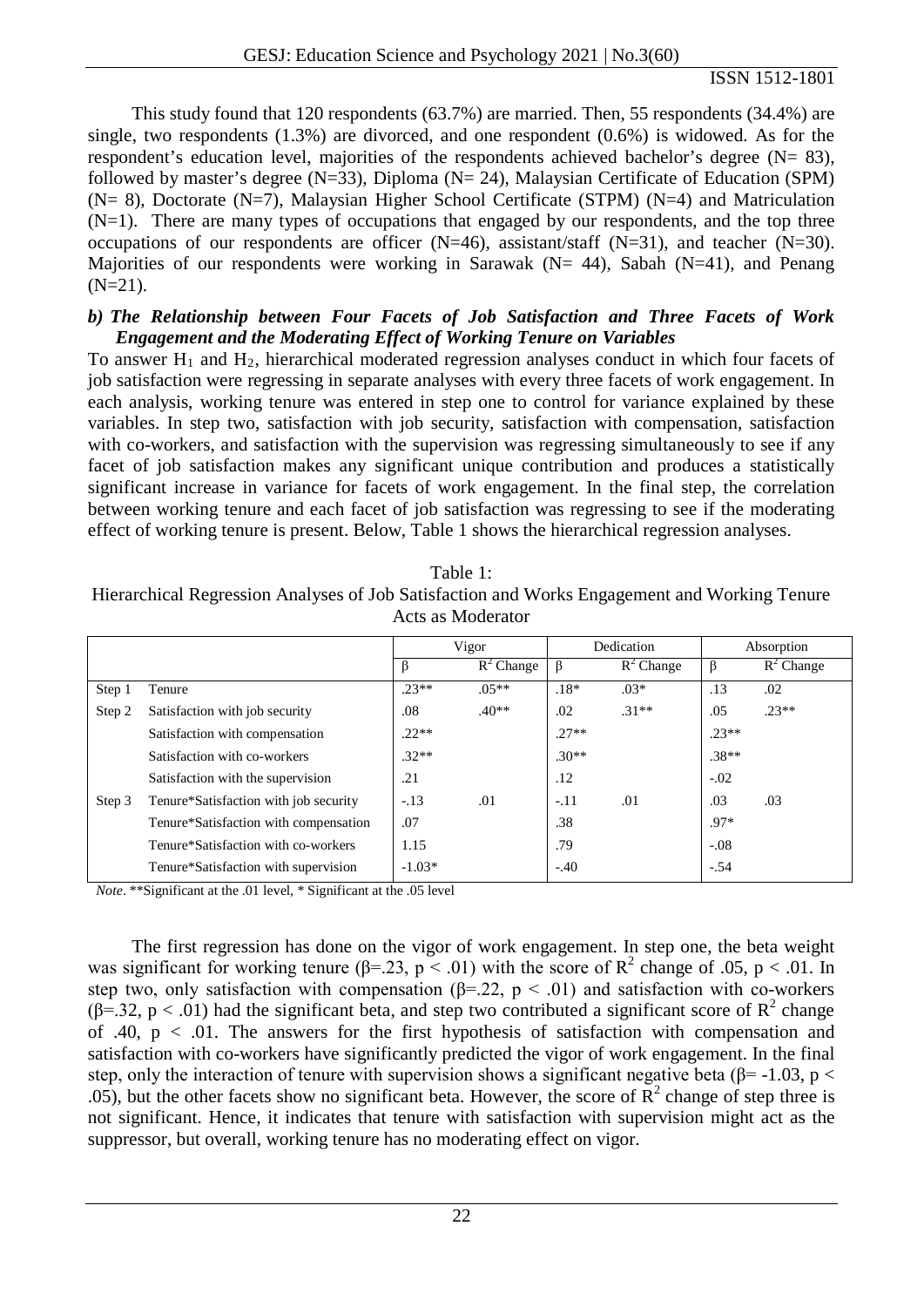The second regression has done on the dedication of work engagement. In step one, the beta weight was significant for working tenure ( $\beta$ =.18, p < .05) with the score of R<sup>2</sup> change of .03, p < .05. In step two, only satisfaction with compensation ( $\beta$ =.27, p < .01) and satisfaction with coworkers ( $\beta$ =.30,  $p$  < .01) had the significant beta and significant score of  $R^2$  change of .31, p < .01. In the final step, none of the interactions showed a significant beta or  $R^2$  change. This regression part answers both hypothesis 1 and hypothesis 2 as only satisfaction with compensation and satisfaction with co-workers significantly predict dedication of work engagement, and working tenure is not a moderator.

The last regression has done on the absorption of work engagement. In step one, tenure  $(\beta=13)$  was not a significant predictor of absorption. In step two, satisfaction with compensation ( $\beta$ =.23, p < .01) and satisfaction with co-workers ( $\beta$ =.38, p < .01) again showed having a significant beta and with the score of  $\mathbb{R}^2$  change of .23,  $p < .01$ . The answers for the first hypothesis of satisfaction with compensation and satisfaction with co-workers have significantly predicted the absorption of work engagement. In the final step, only the interaction of tenure with satisfaction with compensation shows significant beta ( $\beta$ = .97, p < .05), but the other facets do not show significant beta. However, the score of  $R^2$  change of step three is not significant. Hence, it indicates that tenure with compensation might significantly contribute to the absorption of work engagement, but overall, working tenure has no moderating effect on absorption.

Overall, working tenure accounted for significant variance in vigor and dedication but did not account for variance in absorption. Next, the three regression analyses found that the dimensions of job satisfaction account for variance in the dimensions of work engagement. Only two facets of job satisfaction that satisfaction with compensation and satisfaction with co-workers, have made a unique contribution to work engagement. However, the overall interaction of working tenure with job satisfaction did not account for a variance for work engagement. Hence, working tenure does not appear to moderate the relationship between job satisfaction and work engagement.

#### *c) Gender Differences in Job Satisfaction*

An independent-samples t-test was conducting to compare the job satisfaction scores for males and females of respondents. As shown in Table 2, there was no significant difference in scores for males  $(M= 36.39, SD= 4.71)$  and females  $(M=34.98, SD=5.89; t (158) = 1.65, p > .50)$ . Therefore, H<sub>3</sub> is rejected.

| Gender Differences in Job Satisfaction |        |    |       |      |      |     |      |
|----------------------------------------|--------|----|-------|------|------|-----|------|
| Variable                               | Gender | N  | М     | SD   |      | df  | Sig. |
| <b>Job Satisfaction</b>                | Male   | 72 | 36.39 | 4.71 |      |     |      |
|                                        |        |    |       |      | 1.65 | 158 | .10  |
|                                        | Female | 88 | 34.98 | 5.89 |      |     |      |

| Table 2:                               |
|----------------------------------------|
| Gender Differences in Job Satisfaction |

### *d) Gender Differences in Work Engagement*

An independent-samples t-test was conducting to compare the work engagement scores for males and females of respondents. As shown in Table 3, there was also no significant difference in scores for males (M= 76.51, SD= 14.92) and females (M=75.06, SD=14.60; t (158) = .62, p > .50). Therefore,  $H_4$  is rejected.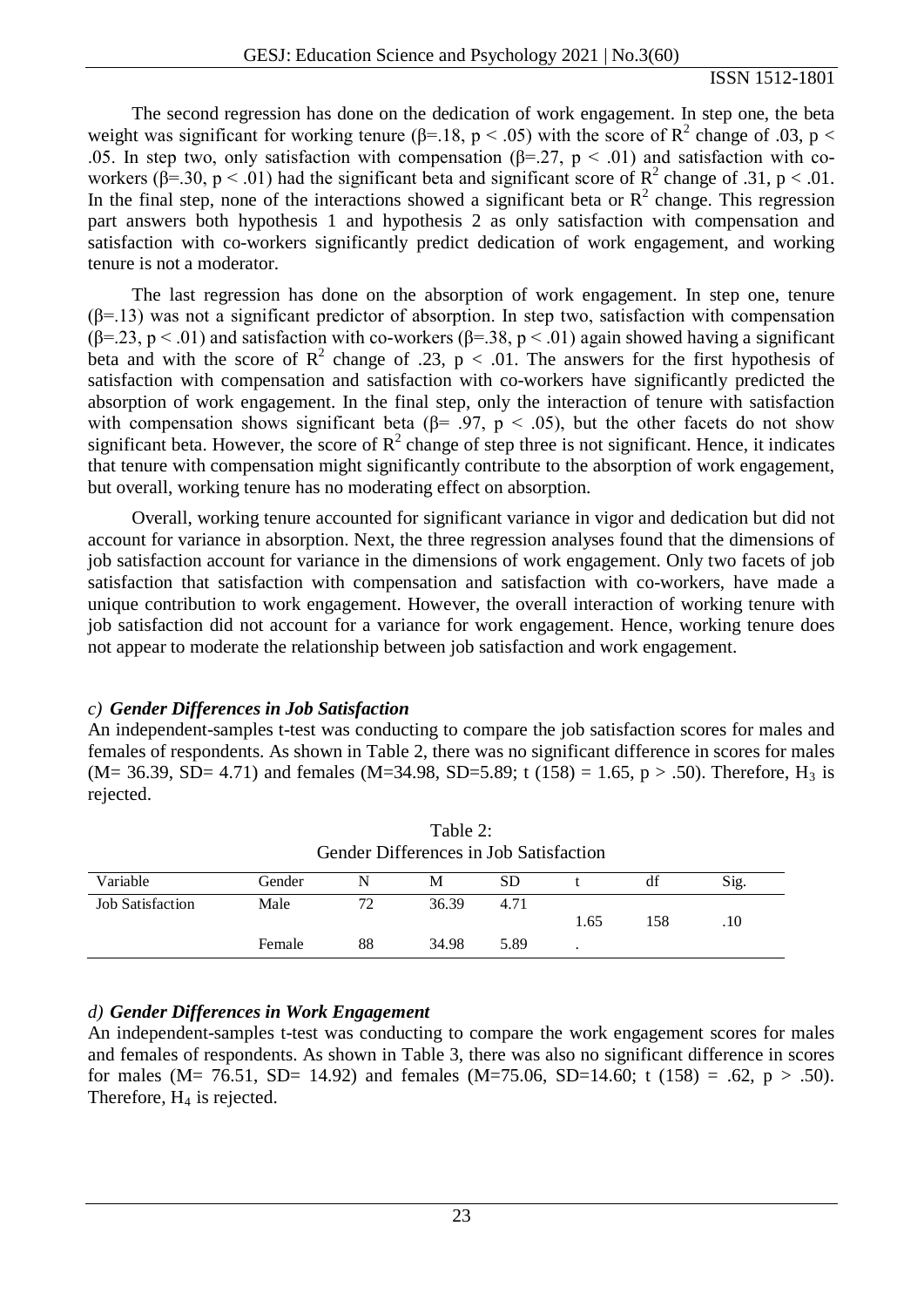|                 | Gender Differences in Work Engagement |    |       |       |     |     |      |  |
|-----------------|---------------------------------------|----|-------|-------|-----|-----|------|--|
| Variable        | Gender                                | N  | М     | SD    |     | df  | Sig. |  |
| Work Engagement | Male                                  |    | 76.51 | 14.92 |     |     |      |  |
|                 |                                       |    |       |       | .62 | 158 | .54  |  |
|                 | Female                                | 88 | 75.06 | 14.60 |     |     |      |  |

Table 3: Gender Differences in Work Engagement

## **DISCUSSION**

### *a) Facet of Job Satisfaction that can Predict Facet of Work Engagement*

The first objective of this study was to determine whether any four facets of job satisfaction predicted any of the three dimensions of work engagement. The results show two facets of job satisfaction that are satisfaction with compensation and satisfaction with co-workers, do predict a significant portion of the variance in all facets of work engagement: vigor, dedication, and absorption. Since satisfaction with compensation and satisfaction with co-workers were both predictors and had predictive value, the findings align with hypothesis one: there is a facet of job satisfaction that can predict a facet of work engagement.

Our study will argue that satisfaction with compensation (in terms of pay and benefits gain) and satisfaction with co-workers are essential for employees to be engaged, which is more vigor, dedication, and absorbed in their job. This study suggests that for Malaysian government servants to be engaged in their work, they need to be satisfied with the compensation and co-workers. Historically, pay or salary in one's work has been considered the most significant element of employee satisfaction [14]. Next, [18] show that financial rewards are positively related to work engagement. As compared to a similar study conducted by [40], the first part of their findings suggests that when employees are satisfied with work, they are more likely to be engaged. Similarly, several other studies also showed that job satisfaction is a predecessor of work engagement [31, 33, 35, 39]. This study's findings can also be supported and explained by satiationactivation differentiation and social exchange theory, as the theories support that job satisfaction is more likely to be the antecedent of work engagement.

Satisfaction with co-workers, which is having a friendly or supportive relationship with colleagues, plays a vital role in forming work engagement. For example, Chalofsky's study [11] suggested that social aspects of the work environment have a significant impact on employee job perceptions. Moreover, according to the social exchange theory again, we can explain that employees who reciprocate "support" will increase their positive attitudes such as engagement [40]. In that sense, we can explain that employees who are satisfied with their interactions with their coworkers will be more engaged with their work. Thus, the current findings of the study contribute an understanding of sources of satisfaction that is compensation and co-workers are essential for Malaysian government servants to expect them to be engaged in work.

#### *b) Working Tenure as a Moderator to Job Satisfaction and Work Engagement*

The study's second objective is to examine if tenure will moderate the relationship between the facet of job satisfaction and the facet of work engagement among government servants. The findings of this study are inconsistent with the second hypothesis because this study does not support the proposition that tenures will moderate the relationship between the facet of job satisfaction and the facet of work engagement.

As mentioned in the previous part, two facets of job satisfaction that are satisfaction with compensation and satisfaction with co-workers, predict a significant portion of the variance in all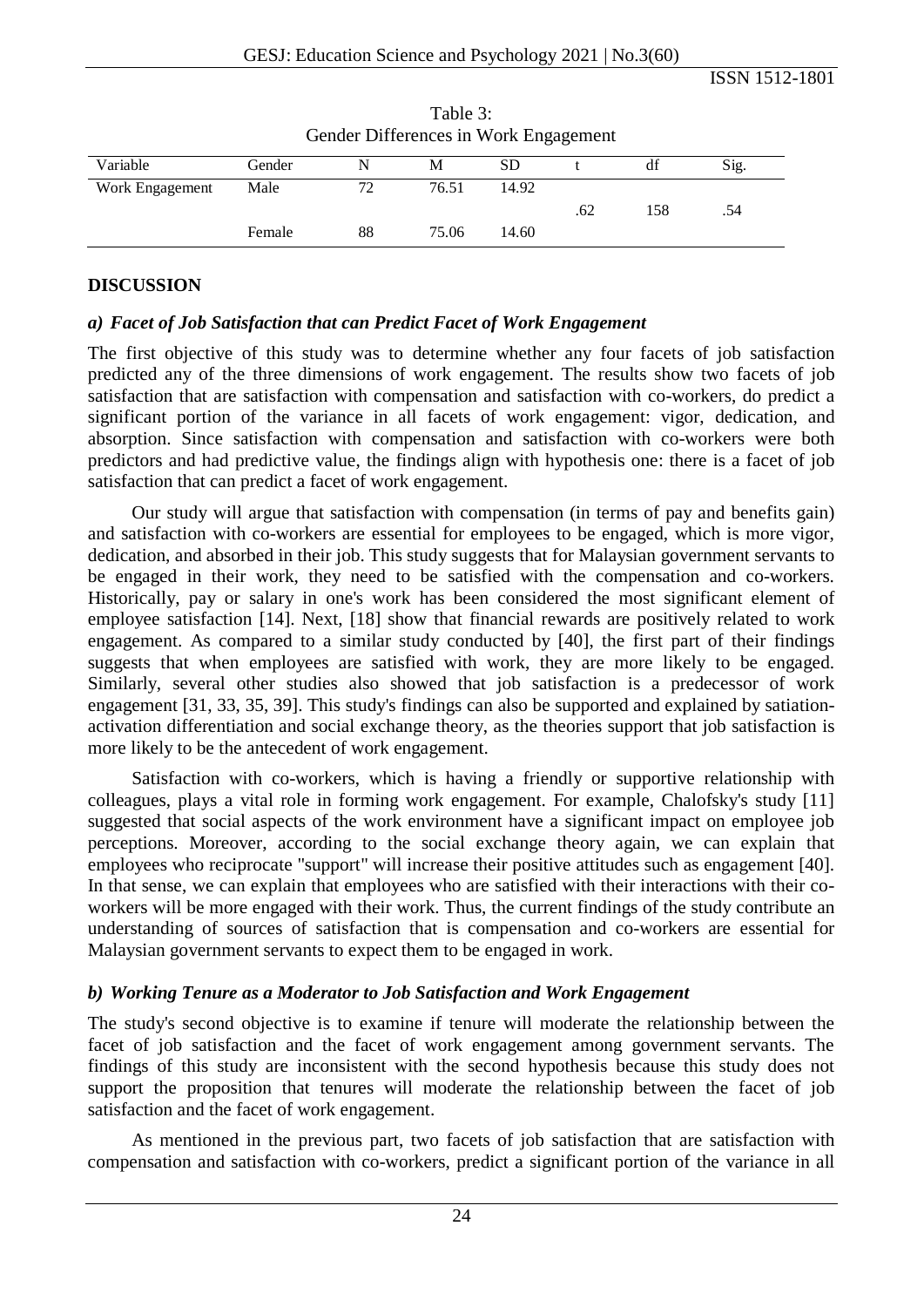three facets of work engagement: vigor, dedication, and absorption. However, tenure does not show any moderating effect. It means that the amount of variance that satisfaction with compensation and satisfaction with co-workers accounted for vigor, dedication, and absorption of work engagement are consistent regardless of employee tenure. As the working tenure of government servants increases, government servants' job satisfaction levels remain the same. Tenure does not moderate the relationship between job satisfaction and work engagement.

Some prior studies found job satisfaction increases with tenure of service, but some studies did not find tenure a significant factor in job satisfaction. A similar study conducted by [29] that examines the organization tenure as a moderator of the job satisfaction and job performance relationship also shows insignificant moderating effects of organization tenure of the relationship between co-worker and pay with the performance.

Nevertheless, previous studies did examine the moderating effects of tenure on different job aspect variables. However, the moderating effect of tenure on the relationship between job satisfaction and work engagement is still conflicting as there is still scarce research directed at discovering the tenure moderating effect on the same variables of this study. To some degree, the results of this study provide new insight that tenure does not show any moderating effect on the relationship between job satisfaction (compensation and co-workers) and work engagement. For the Malaysian government employees, working tenure does not come into play to be satisfied with their jobs and engaged in work.

## *c) Gender Difference in Job Satisfaction*

One of the objectives of this study is to examine the gender differences in job satisfaction. The results indicate no significant gender differences in job satisfaction among Malaysian government servants, t (158) = 1.65, p $> 50$ . Hence, hypothesis three that suggested there is a significant gender difference in job satisfaction, is rejected. In many previous kinds of literature, some findings showed that there is gender influence on job satisfaction, but some studies showed gender was found not to predict job satisfaction. Results obtained in the present study is contrasting with findings that claimed significant gender difference in job satisfaction. For example, several studies have shown that female employees are delighted with their work [5, 13, 20, 30, 32], and other studies showed that males experience higher levels of satisfaction than females [7, 12].

Nevertheless, there is a lengthy, prolonged debate over whether there are gender differences in work satisfaction. Similarly, several studies ended without finding any important gender disparities in job satisfaction, which has the same result as this study. Findings from [3] studied the impact of gender inequalities on job satisfaction in Kuwait and concluded that gender-based differences are not important. [17] have found no gender dissimilarities in overall satisfaction when analyzing the job satisfaction of top management directors. The study of [23] and [16] also show no gender inequality in job satisfaction. In this study, the result shows gender does not have a substantial influence on male and female government servants towards their job satisfaction, meaning that both male and female government servants are having equal levels of perceived satisfaction in job security, compensation, co-workers, and supervision they received at the workplace. As for this study, the respondents involved are government servants that work in Malaysia, so there might be explanations underlying why there are no gender disparities in job satisfaction.

Malaysia has undergone a remarkable economic transformation and structural change in the 50 years since independence, moving from a low wage, agricultural-based rural economy to a middle-income, manufacturing, and service-based urban economy and now to an upper-middleincome, knowledge-based service economy [24]. Industrial growth in these fields has seen an increase in demand for female workers, and the gender equality debate in Malaysia continues to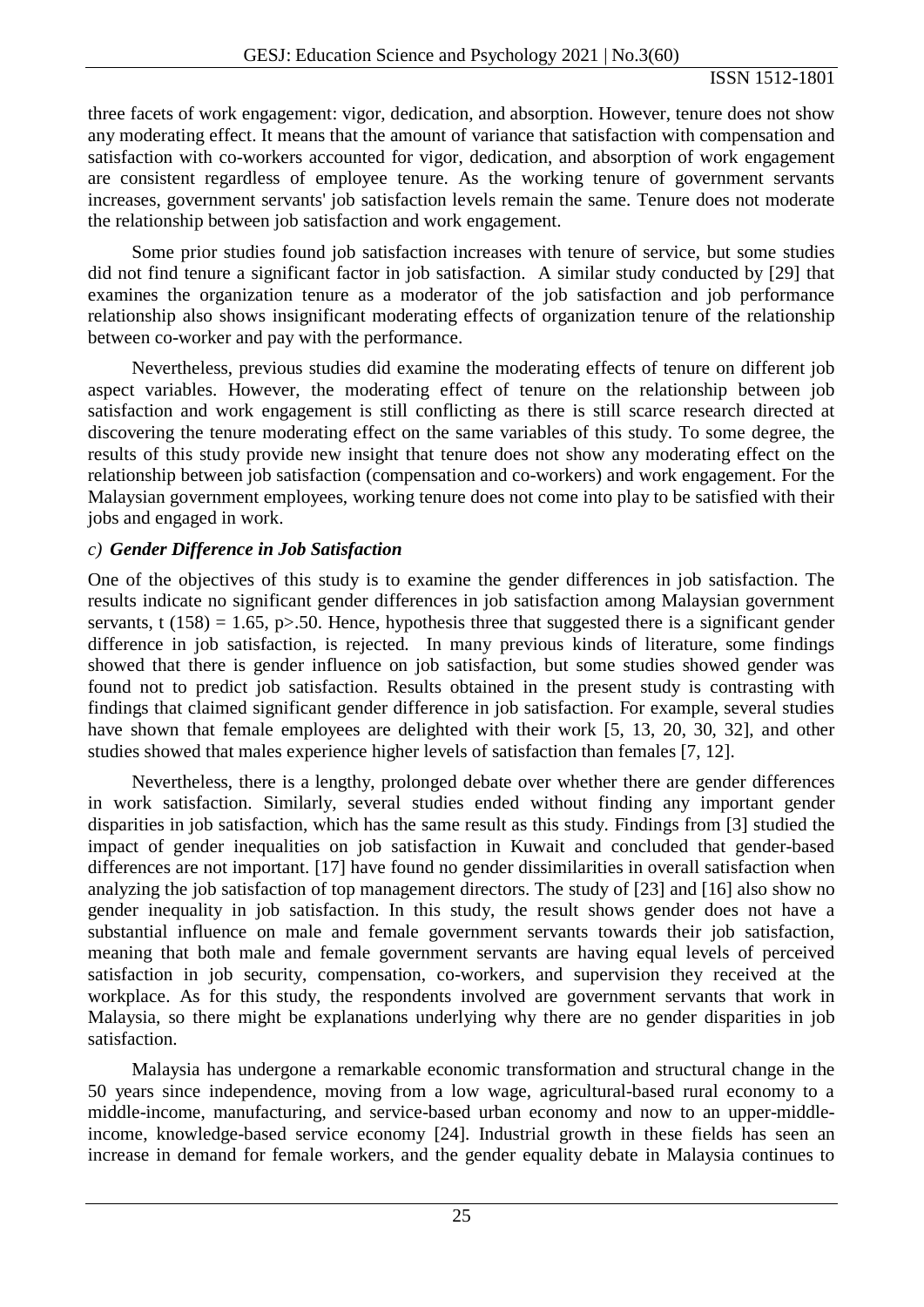fuel concern in both the public and private sectors. Also, Malaysia acceded to the Convention on the Elimination of All Forms of Discrimination against Women (CEDAW) on 5 July 1995. The CEDAW establishes the basis for achieving gender equality by ensuring fair access between women and men through ensuring women's equal access and equal opportunities in political, economic, social, cultural, civil, or another field, including the right to vote and to stand for election, as well as education, health, and employment [37].

Besides, the government has developed and enforced policies to tackle gender-based discrimination and abuse in the workforce, including the freedom to reproduce, maternity and paternity leave, equal pay for equal work, equal retirement age, and same benefits for both men and women [25]. Various policies and legislations provide an equal opportunity for both male and female workers at work. In this study, the results show Malaysian government achieves gender parity and ensures the employees achieve satisfaction at the same level. Under steps implemented by the government of Malaysia, the government successfully eliminates gender discrimination and ensures every worker gets equal rights and benefits in the workplace. Therefore, there are no significant gender differences in job satisfaction among our Malaysian government servants.

## *d) Gender Difference in Work Engagement*

The last objective of this study is to examine the gender differences in work engagement. The results demonstrate no significant gender differences in work engagement among government servants, t (158) = .62, p>.50, hypothesis four is not supporting. Previous studies showed that work engagement tends to be either gender-neutral or gender disparity. For example, [34] reviewed the overall rate of employee engagement found that women display significantly higher engagement than men. However, the research sample group was relatively small (90 respondents). Similarly, the result from [38] that tested the engagement of academic staff in India showed a similar result with this current research. The results of the survey did not prove any relationship exists between engagement and gender. However, the current study's data contributes a clearer understanding of the notion of work engagement, which is gender-neutral. This gender neutrality indicates that both male and female workers can equally demonstrate work engagement. The Malaysian government did a great job providing the same opportunity for both male and female government servants to be engaged in the workplace.

The finding of gender-neutral work engagement contradicts the claims of Kahn's engagement theory [21] and gendered organizations theory [9] which argued that work engagement is gendered. It might result in both male and female government employees feeling valued and valuable in the civil sector. Men and women who serve in the government sector can focus and engage in their everyday work regardless of their daily roles and type of occupation. Due to the job satisfaction at their organizations, both men and women respondents display the same level of job satisfaction. In summary, the results have shown there are no significant gender differences in work engagement among Malaysian government servants. Hence, the findings might suggest that the Malaysian organization or government nowadays appears to be gender-neutral, and both male and female employees can demonstrate the same level of work engagement.

## **CONCLUSION**

In conclusion, satisfaction with compensation and co-workers can predict vigor, dedication, and absorption of work engagement. Therefore, organizations and governments should build an environment that can encourage job satisfaction and work engagement. Besides, we can know that working tenure does not show any moderating effect on job satisfaction and work engagement relationships. Job satisfaction and work engagement also tend to be equal among Malaysian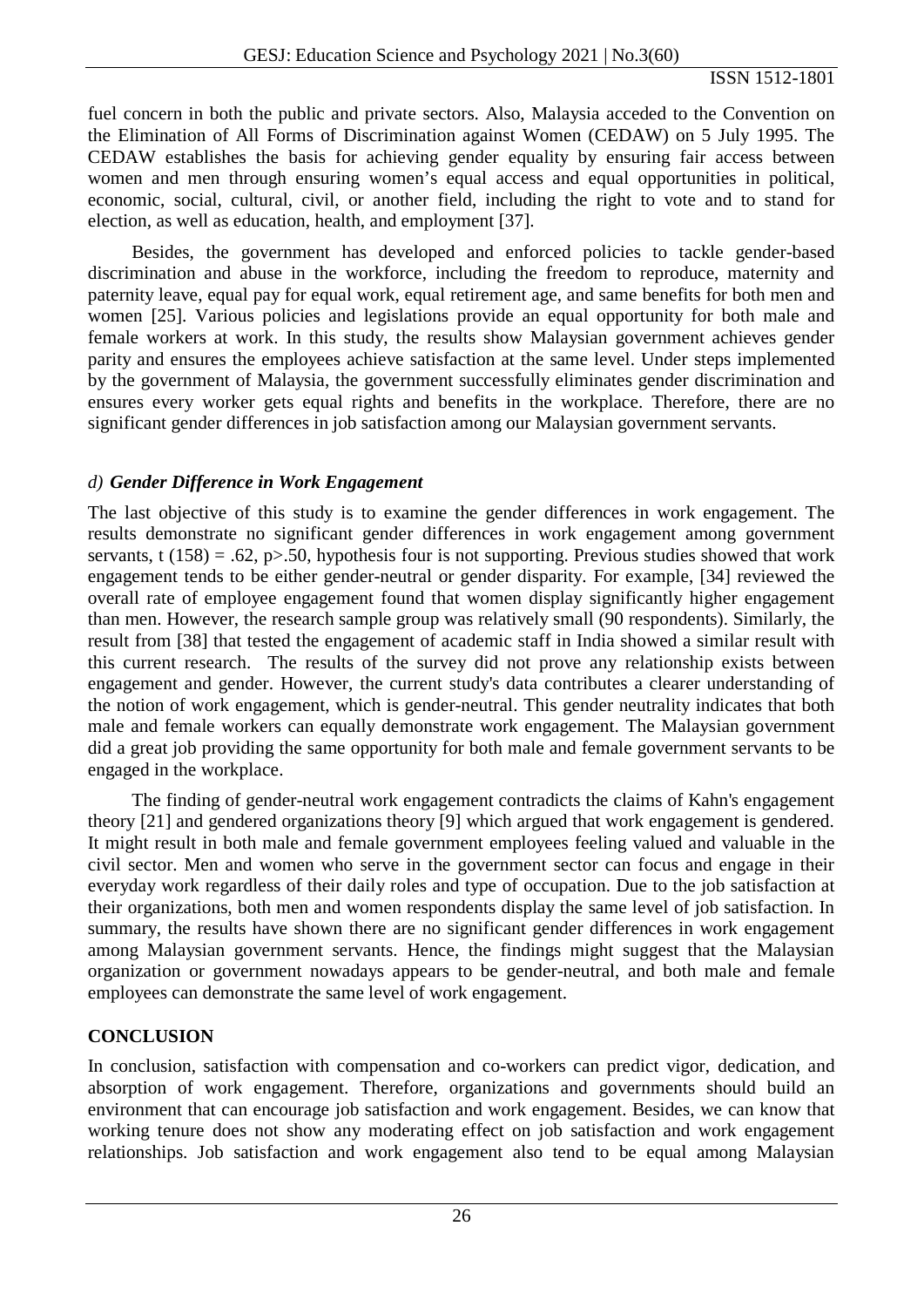government servants as results shown there is no significant gender difference in job satisfaction and work engagement. Thus, future research can focus on other contexts or factors that can moderate or influence the relationship. All in all, government servants are the essential backbone of our nation, Malaysia. Therefore, organizations or industries should focus on employees' satisfaction levels to be fully engaged in their contribution to their task or work. It must take seriously to maintain gender equality in every occupation so that everyone can put up their efforts full-heartedly in establishing every work and enhancing our nation's development.

# **ACKNOWLEDGEMENTS**

We want to express thousands of thanks to all respondents willing to answer the questionnaires that are vital for us to collect data from them. We also feel very thankful as some of them are willing to spare their time to share the questionnaire with their colleagues or friends who are Malaysian government servants. Also, we would like to thank our parents and friends who are supportive along the way we are preparing this study.

# **REFERENCES**

- 1. Aaltio-Marjosola, I. & Mills, A. (2002). *Gender, identity, and the culture of organizations*. Routledge.
- 2. Abas, A. (2019, April 30). *1.71 million civil servants on government payroll as of March 2019*. New Straits Times. https://www.nst.com.my/news/government-publicpolicy/2019/04/484308/171-million-civil-servants-govt- payroll-march-2019
- 3. Al-Ajmi, K., & Rashed, A. (2006). The effect of gender on job satisfaction and organizational commitment. *International Journal of Management, 23*(4), 838-844.
- 4. Ali, W. (2016). Understanding the concept of job satisfaction, measurements, theories, and its significance in the recent organizational environment: A theoretical framework. *Archives of Business Research, 4*(1), 100-111.
- 5. Amilina Hamid. (2018). The relationship between job satisfaction and employee engagement at Royal Malaysian Customs Department (RMCD) Kangar, Perlis. *SSRN Electronic Journal*.https://ssrn.com/abstract=3186733
- 6. Anju Kalluvellit Janardhanan & George, S. (2011). A study on job satisfaction of employees in BPCL – Kochi Refinery Limited, Ambalamugal. *ResearchGate.*
- 7. Aydin, A., Uysal, S., & Sarier, Y. (2012). The effect of gender on job satisfaction of teachers: A meta-analysis study. *Procedia Social and Behavioral Sciences*, 46, 356-362.
- 8.Bender, K., Donohue, S., & Heywood, J. (2005), Job satisfaction and gender segregation. *Oxford Economic Papers, 57*(3), 479- 496.
- 9.Britton, D. (2000). The epistemology of the gendered organization. *Gender & Society*, 14, 418-434.
- 10. Caldwell, M. (2011). *Employee engagement and the transformation of the health care industry*. http://www.towerswatson.com/en-US/Insights/IC- Types/Ad-hoc-Point-of-View/Perspectives/2011/Employee- Engagement-and-the-Transformation-of-the-Health-Care- Industry.
- 11. Chalofsky, N. (2003). An emerging construct for meaningful work. *Human Resource Development International, 6*(1), 69-83.
- 12. Chiu, C. (1998). Do professional women have lower job satisfaction than professional men? Lawyers as a case study. *Sex Roles, 38*(7-8), 521-537.
- 13. Clark, A. (1997). Job satisfaction and gender: Why are women so happy at work? *Labour Economics, 4*(4), 341– 372.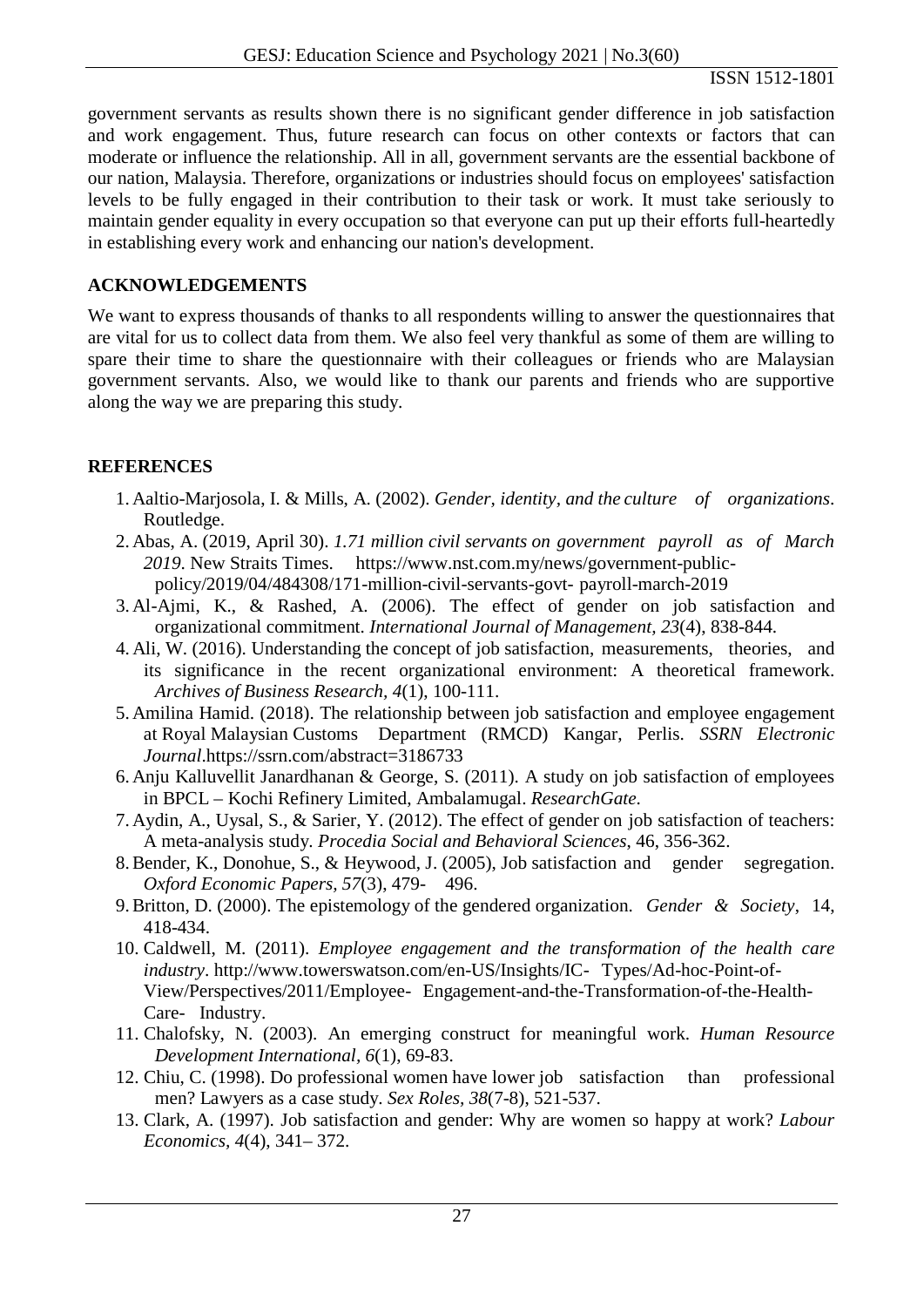- 14. Deckop, J. R. (1992). Organizational and career pay satisfaction. *Human Resource Management Review, 2*(2), 115-130.
- 15. Ely, R., & Padavic, I. (2007). A feminist analysis of organizational research on sex differences. *Academy of Management Review*, 32, 1121-1144.
- 16. Eskildsen, J., Kristensen, K., & Westlund, A. (2004). Work motivation and job satisfaction in the Nordic countries. *Employee Relations, 26*(1/2), 122-136.
- 17. Frye, W., & Mount, D. (2007). An examination of job satisfaction of general managers based on hotel size and service type. *Journal of Human Resources in Hospitality & Tourism, 6*(2), 109-34.
- 18. Gorter, R. C., Te Brake, H. J., Hoogstraten, J., & Eijkman, M. A. (2008). Positive engagement and job resources in dental practice. *Community Dentistry and Oral Epidemiology, 36*(1), 47-54.
- 19. Hoath, D. R., Schneider, F. W., & Starr, M. W. (1998). Police job satisfaction as a function of career orientation and position tenure: Implications for selection of community policing. *Journal of Criminal Justice, 26*(4), 337-347.
- 20. Ishitani, T. T. (2010). Exploring the effects of congruence and Holland's personality codes on job satisfaction: An application of hierarchical linear modeling technique. *Journal of Vocational Behavior, 76*(1), 16-24.
- 21. Kahn, W. A. (1990). Psychological conditions of personal engagement and disengagement at work. *Academy of Management Journal, 33*(4), 692-724.
- 22. Kelley, K., Clark, B., Brown, V., & Sitzia, J. (2003). Good practice in the conduct and reporting of survey research. *International Journal for Quality in Health Care*, *15*(3), 261– 266.
- 23. Koyuncu, M., Burke, R. J., & Fiksenbaum, L. (2006). Work engagement among women managers and professionals in a Turkish bank: Potential antecedents and consequences. *Equal Opportunities International*, 25, 299-310.
- 24. Leete, R. (2007). *Malaysia: From kampung to twin towers: 50 years of economic and social development*. Oxford Fajar.
- 25. Lim, B. F. Y. (2019). Women left behind? Closing the gender gap in Malaysia. *Japan Labor Issues, 3*(17).
- 26. Maslow, A. H. (1954). *Motivation and personality.* Harper and Row.
- 27. Mauno, S., Kinnunen, U., Makikangas, A., & Natti, J. (2005). Psychological consequences of fixed-term employment and perceived job insecurity among health care staff. *European Journal of Work and Organizational Psychology, 14*(3), 209-237.
- 28. Morrison, E. E., Burke, G. C., & Greene, L. (2007). Meaning in motivation: Does your organization need an inner life? *Journal of Health and Human Services Administration, 30*(1), 98-115.
- 29. Norris, D. R., & Niebuhr, R. E. (1984). Organization tenure as a moderator of the job satisfaction– job performance relationship. *Journal of Vocational Behavior,* 24, 169-178*.*
- 30. Okpara, J., Squillace, M., & Erondu, E. (2005). Gender differences and job satisfaction: A study of university teachers in the United States. *Women in Management Review, 20*(3), 177-190.
- 31. Rayton, B. A., & Yalabik, Z. Y. (2014). Work engagement, psychological contract breach and job satisfaction. *The International Journal of Human Resource Management, 25*(17), 2382-2400*.*
- 32. Roxburgh, S. (1999). Exploring the work and family relationship. *Journal of Family Issues, 20*(6), 771-88.
- 33. Salanova, M., Llorens, S., & Schaufeli, W. B. (2011). "Yes, I can, I feel good, and I just do it!" On gain cycles and spirals of efficacy beliefs, affect, and engagement. *Applied Psychology, 60*(2), 255-285.